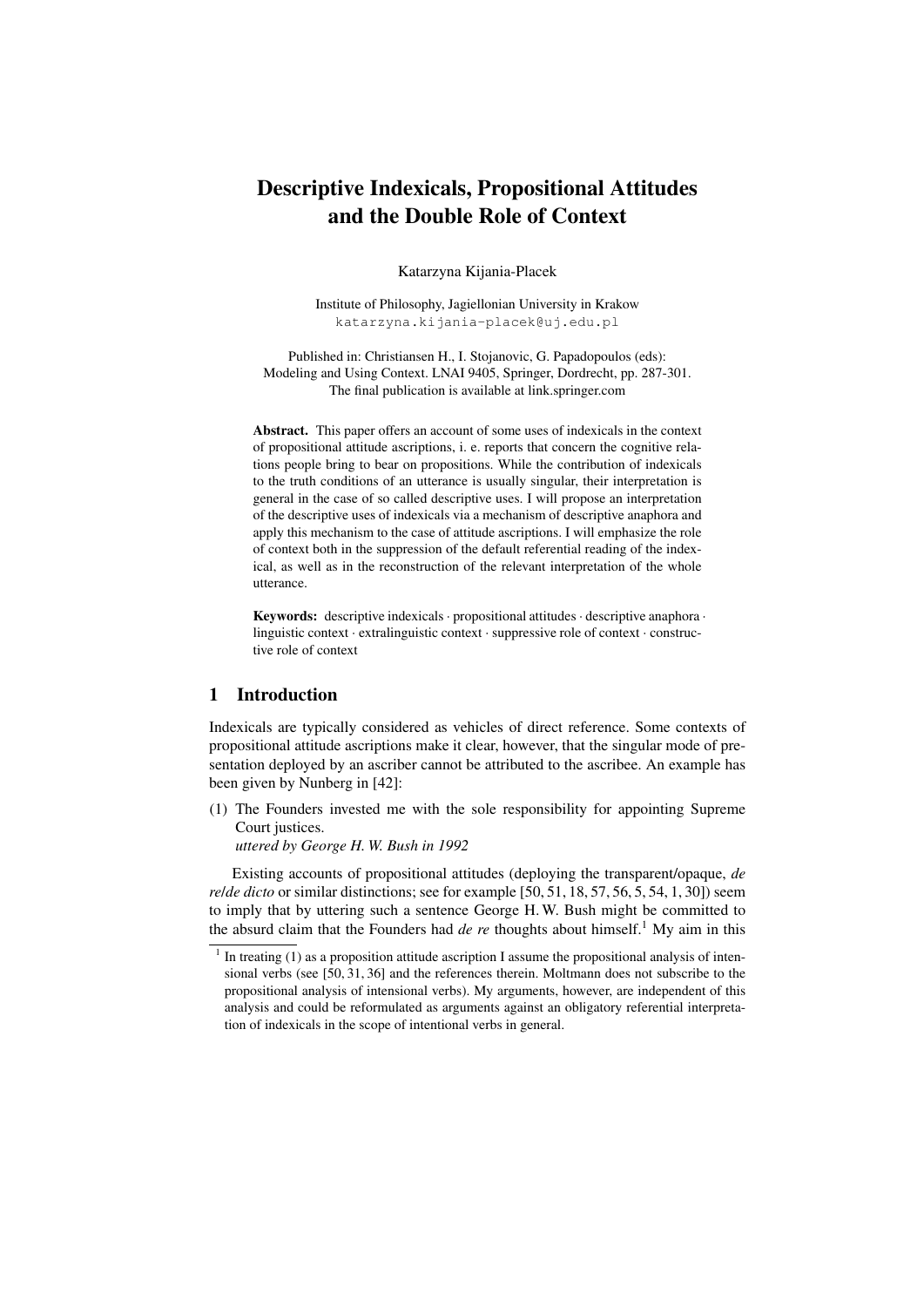paper is to offer an account of the reconstruction of the proposition expressed by the original utterance, reported in (1), in terms of a descriptive interpretation of indexicals that would not have such unintuitive consequences. I will characterize the double role that context plays in this reconstruction.

# 2 Descriptive Indexicals

Descriptive uses of indexicals are uses where indexical utterances express general propositions (see [41–43, 53, 55, 46, 47, 6, 8, 9, 14, 15, 17, 60, 19–26]), like in the following example ([41, 55]):

(2) He is usually an Italian, but this time they thought it wise to elect a Pole. *uttered by someone gesturing towards John Paul II, as he delivers a speech with a Polish accent shortly after his election*

One expresses here not a singular proposition about John Paul II, but a general one concerning all popes. Because 'usually' is a quantifier that requires a range of values to quantify over, and because 'he' in its standard interpretation provides just one object, there is a tension in this sentence which triggers the search for an alternative interpretation. The tension is not caused by the fact that John Paul II himself is the possible referent but it is a tension between the generality of the quantifier and the singularity of the indexical in its default interpretation. The tension would be present regardless of who the referent was. As a result, the pronoun's basic referential function is suppressed.

### 2.1 The Mechanism of Descriptive Anaphora

I postulate that the alternative – general – interpretation is obtained by a process I call descriptive anaphora. Via the descriptive anaphoric mechanism, an indexical expression inherits its semantic value from its antecedent. However, in contrast to classic anaphora, that antecedent stems from an extra-linguistic context: it is an object identified through the linguistic meaning of the pronoun (in the case of pure indexicals) or by demonstration (for demonstratives). In a communication context, those objects serve as a means of expressing content and, as such, they acquire semantic properties.<sup>2</sup> The object is used as a pointer to a property corresponding to it in a contextually salient manner. That property contributes to the general proposition. What is important is that the property is not a referent for the pronoun. The structure of the general proposition is determined by a binary quantifier and the property which is retrieved from the context serves as a context set that limits the domain of quantification of the quantifier. Typically, as in the case of (2), it is that quantifier which triggered the mechanism of descriptive anaphora in the first place but the quantifier does not have to be overt (compare [22, 24, 26]).

<sup>&</sup>lt;sup>2</sup> Compare Frege's treatment of objects as means of expressing content (e.g.  $[11-13, 45, 29, 22,$ 25]). Also, Nunberg wrote about indexicals that "this is the characteristic and most remarkable feature of these expressions. They enable us to turn the context itself into an auxiliary means of expression, so that contextual features are made to serve as pointers to the content of the utterance." [42, pp. 19-20]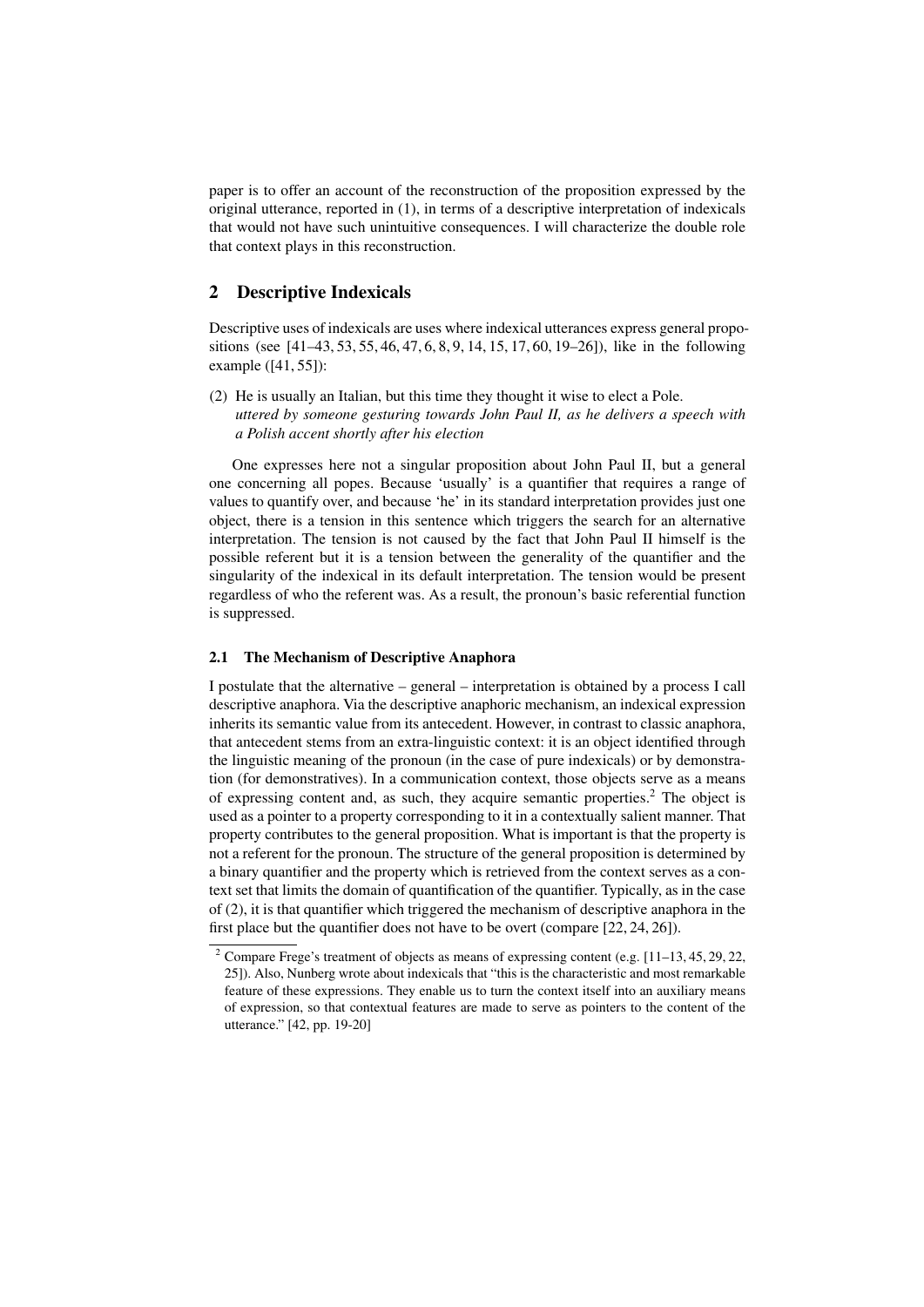In the case of (2), the mechanism of descriptive anaphora is triggered by the inconsistency between the indexical and the quantifier and John Paul II is the demonstrated antecedent. His salient property of 'being a pope' serves as the context set for the binary quantifier 'usually' – USUALLY<sub>x</sub>( $\phi(x)$ ,  $\psi(x)$ ) – interpreted in accordance with the generalized quantifiers theory (see  $[38, 3]$ ).<sup>3</sup> In this case, the general proposition becomes:

```
USUALLY<sub>x</sub>(POPE(x), ITALIAN(x))
```
with the usual truth conditions for the (generalized) majority quantifier (see [3]):

$$
\mathfrak{M}^{gi} \models \text{USUALY}_x(\phi(x), \psi(x)) \quad \text{iff} \quad |\phi^{\mathfrak{M}gi} \cap \psi^{\mathfrak{M}gi}| > |\phi^{\mathfrak{M}gi} \setminus \psi^{\mathfrak{M}gi}|,
$$

where  $q$  is an assignment and i is a context.<sup>4</sup>

The descriptive use of an indexical is not its basic use. The process of descriptive anaphora is triggered by the inadequacy of its basic uses (classically) anaphoric, deictic or deferred.

### 2.2 Three Types of Descriptive Uses of Indexicals

Not all cases of descriptive uses of indexicals are triggered by an inconsistency between an indexical and a quantifier  $(i. e. Type I)<sup>5</sup> I$  distinguish two other types of descriptive uses of indexicals, introduced below. They differ only in what triggers the search for an alternative interpretation, but the mechanism of the interpretation is the same: we are looking for a salient property that is in correspondence with the object demonstrated and the property serves as a context set that limits the domain of quantification for the quantifier that provides the structure to the general proposition expressed. Those quantifiers need not be overt.

Type II – Unavailability of Basic Interpretations. The unavailability of a referent may be a result of a physical absence in the context of the utterance of anybody/anything that fits the constraints of the linguistic meaning of the expression deployed. Consider Schiffer's example [58]. On seeing a giant footprint in the sand someone exclaims:

<sup>(3)</sup> He must be a giant.

<sup>&</sup>lt;sup>3</sup> I use SMALLCAPS font style for formal counterparts of natural language quantifiers and predicates.

 $4$  In what follows  $\mathfrak M$  is a model, g is an assignment of objects from the domain of the model to individual variables, i is a context,  $\models$  is a satisfaction relation obtaining between a sentence (or an open formula) and a model and context, under an assignment;  $\phi$  and  $\psi$  are open formulas, |A| signifies the cardinality of the set A, and  $\phi^{\mathfrak{M}gi}$  is the interpretation of formula  $\phi$  in model  $\mathfrak{M}$  and context i under assignment q.

<sup>5</sup> Other examples of descriptive uses of indexicals of Type I were given by Nunberg [41–43] Recanati [53, 55], Bezuidenhout [4], Stokke [60], Hunter [17, 16], Elbourne [9], Galery [15] and Kijania-Placek [22]. The present author is responsible for the typology.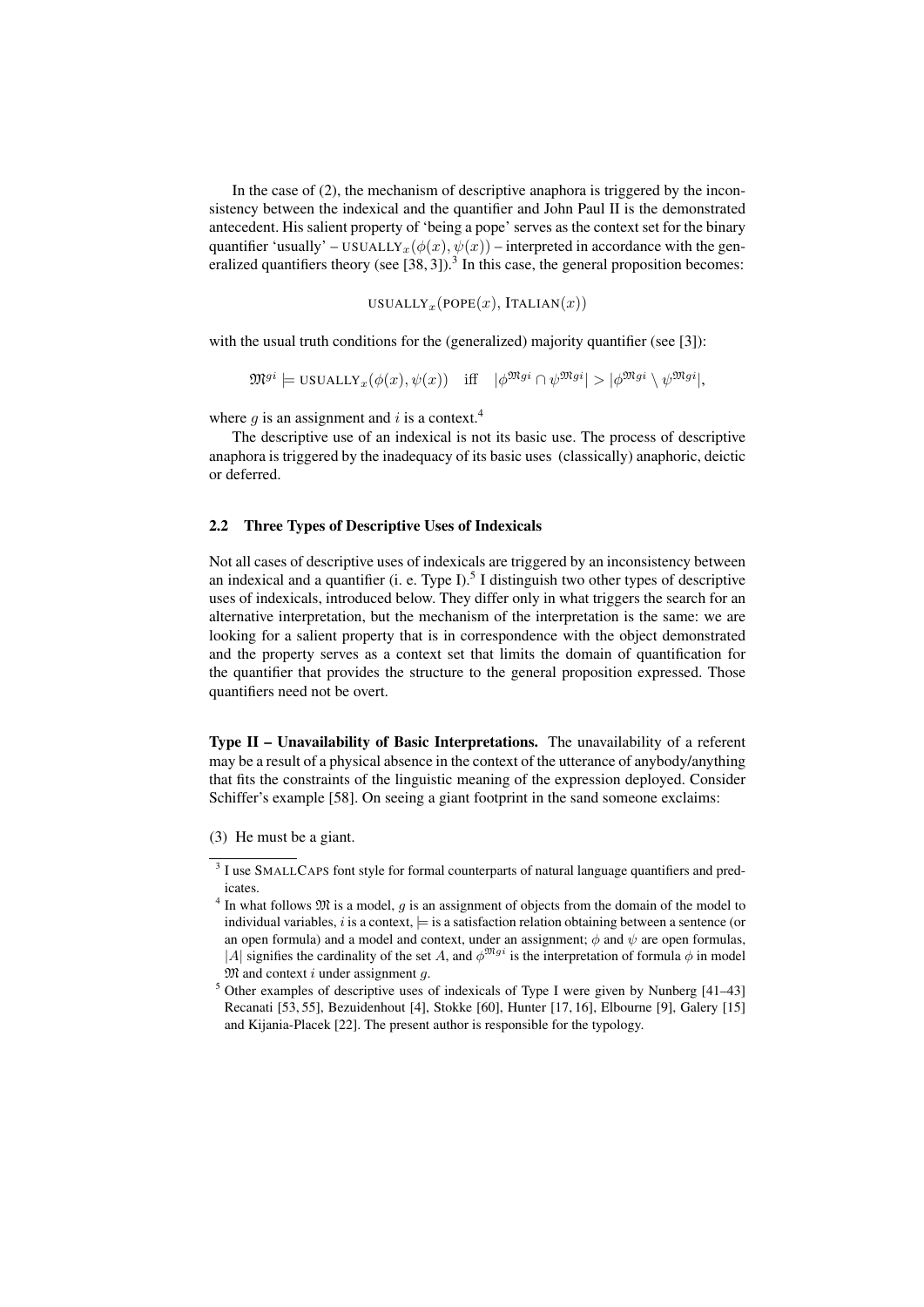Here the potential deictic referent is not present in the context of the utterance, and, since (3) is a conversation starter, there is no linguistic antecedent for the pronoun. Because the speaker has no particular male individual in mind, the deferred interpretation is not an option either (compare  $[42, 22]$ ).<sup>6</sup> The descriptive interpretation is thus considered due to the failure of other interpretations.<sup>7</sup>

Yet, the mechanism of descriptive anaphora works in the same way as in the cases discussed in the previous section (in cases of Type I): we search the context for a salient property that is in correspondence with the object demonstrated (in this case – the footprint). The property may have (and in the case of (3) does have) the structure of a relation, whose one relatum is fixed by the demonstrated object. While this (possibly many argument) relation is salient in the context, it is the resulting property (relation with one open argument) that contributes to the general proposition. In the case of (3), the property is 'being somebody who left this (demonstrated) footprint'. The sentence does not contain an overt quantifier which constrains the structure of the proposition expressed, but a covert binary quantifier 'the' is reconstructed from the context $^8$  and the structure of the proposition expressed is the following:<sup>9</sup>

<sup>&</sup>lt;sup>6</sup> In the case of deferred reference, the resulting proposition is singular, involving the rigid attribution of a property to the actual (deferred) referent, while in (3) the expressed proposition is rather a general one, such as 'The man who left this footprint, whoever he is, must be a giant' (see [58] and note 7 below). If somebody else had left this footprint, the speculation would have concerned the other person and not the original one. Arguably, there is some confusion regarding the concept of deferred reference, and sometimes it is used inclusively for both cases when a contribution of the indexical is singular and when it is general. For my arguments to go through, it suffices that the referential reading of deferred reference is excluded in the case of (3). On such an inclusive interpretation of deferred reference, descriptive anaphora may be considered an elucidation of the general reading of deferred reference. I have supported the need for drawing the distinction between deferred reference and descriptive interpretation more extensively in [22, 25]. My thanks to the referee who pointed out the need to clarify this point.

 $\overline{7}$  The point that it is the lack of the referent in the context that triggers the descriptive reading was made by Bezuidenhout [4, p. 401]: "[I]t is precisely because the listener is unable to think of the referent in an identifying way in the context (i. e. because the listener is unable to track an individual in the context) that the listener understands the speaker to have used the indexical attributively". Bezuidenhout is using the term 'attributively' for what I here call 'descriptively'. Other examples were given by Loar [34], Nunberg [40–42], Recanati [53], Galery [15] and Kijania-Placek [22].

<sup>&</sup>lt;sup>8</sup> For the role of context in the selection of the covert quantifier see section 3.2 below.

<sup>&</sup>lt;sup>9</sup> I have ignored 'must' in this analysis. An anonymous referee suggested, however, that assuming the descriptive anaphora interpretation of 'he' we would expect that it could interfere scopally with 'must' giving a possible reading in which 'must' takes wide scope, so that the sentence reads 'It must be the case that there is a unique person who left this footprint and is a giant'. According to the referee such a reading does not seem to be available. I agree with this opinion as long as we interpret 'must' as a metaphysical modality. But that would amount to attributing metaphysical necessity, which on both narrow and wide scope readings is counterintuitive. Rather, 'must' in (3) is either evidential (Nunberg, p.c.) or should be interpreted as an epistemic necessity, which on the wide scope reading of the modal gives 'For all I know, there is a unique person who left this footprint and is a giant'. I find this reading highly accessible.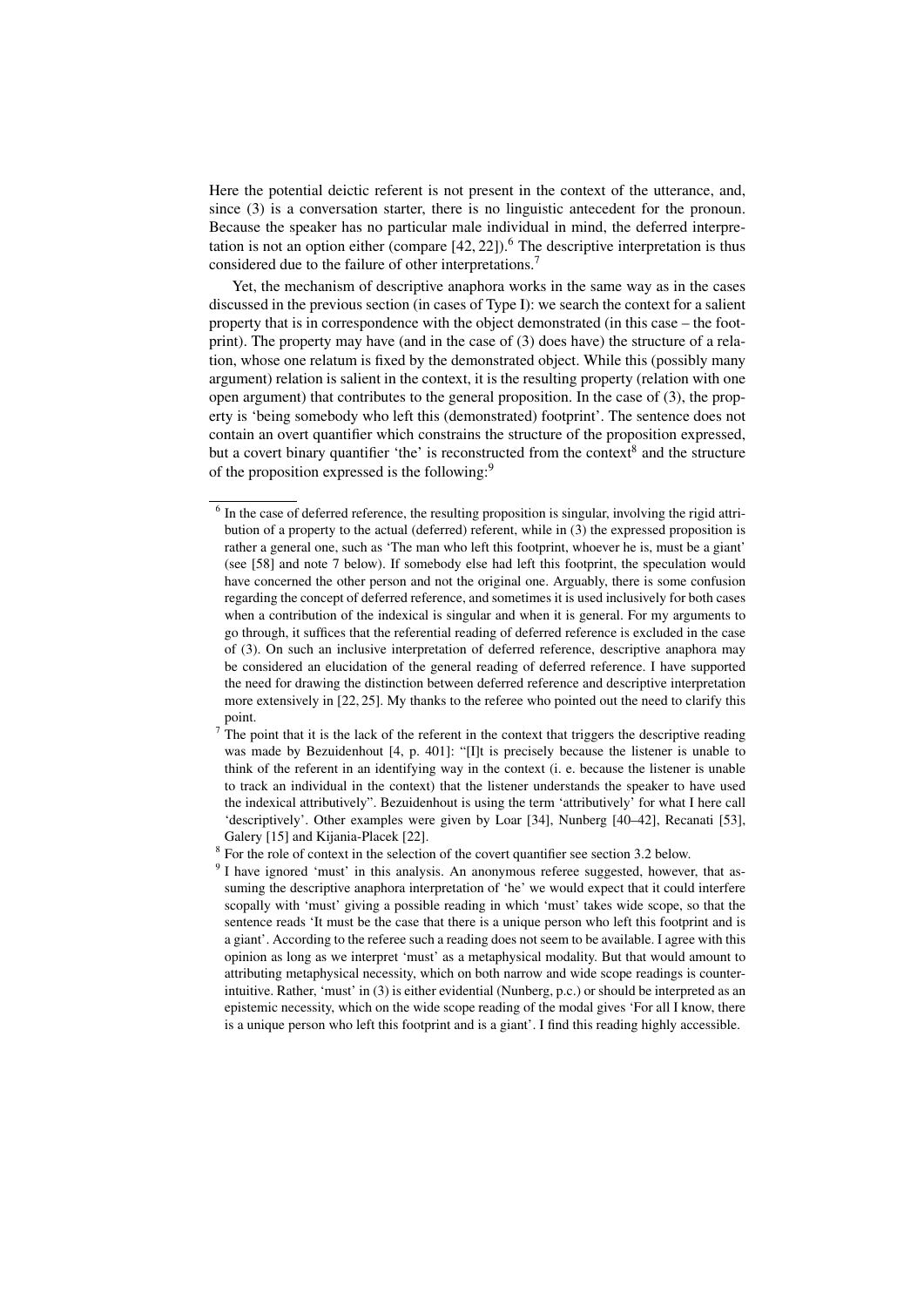#### THE<sub>x</sub>(MALE-WHO-LEFT-THIS-FOOTPRINT(x), GIANT(x))

– 'The man who left this footprint (whoever he is) is (must be) a giant', where 'the', interpreted as a generalized quantifier, has the following truth conditions:

 $\mathfrak{M}^{gi} \models \text{THE}_x(\phi(x), \psi(x))$  iff  $|\phi^{\mathfrak{M}gi}| = 1$  and  $\phi^{\mathfrak{M}gi} \in \psi^{\mathfrak{M}gi}|$ 

But in the case of propositional attitude ascriptions containing indexicals in their that-clauses, there are additionally situations when the conventional referent of the indexical is present in the context of the ascription but, for reasons obvious from the context, could not have been present during the reported utterance. In such cases it seems to be obvious that there is a discrepancy between the mode of presentation used by the ascribee (singular) and the mode of presentation of the ascriber (general). I will return to these kinds of cases in Section 4.

Type III – Irrelevance. Sometimes, however, descriptive anaphora is triggered by the blatant irrelevance of the referential interpretation, because of the incompatibility of that interpretation with the goal of the utterance or due to its obvious triviality or falsity. An interesting example was again given by Nunberg in [42]: A doctor during a lecture points to his own chest and states:

(4) When a person is shot here, we can usually conclude that it was not suicide.

Here 'usually' does not quantify over persons being shot – one person may be shot several times during his or her life – but over events of shooting at a chest.<sup>10</sup> Yet, because it is not excluded that somebody might be shot several times during one event, there is no semantic inconsistency between the referential reading of 'here' and the quantifier 'usually'. It is thus not a case of a descriptive use of an indexical of type I. But, anyhow, we are not concerned with the particular place demonstrated, because it is obvious for the addressee that the speaker is demonstrating a chest which has not been shot at in the relevant way pertaining to murder. After all, for something to be considered suicide, there must be a case of death. The referential interpretation – with 'here' referring to the chest of this particular speaker – would therefore give a blatantly false, if at all comprehensible, and thus irrelevant proposition.<sup>11</sup> In typical cases of this type such as (5) [42], and unlike in (4), the indexical is embedded under modal operators (see [17]):

(5) If the Democrats had won the last few presidential elections, we might have been liberals. *said by Supreme Court Justice O'Connor*

I will not be concerned with descriptive uses of indexicals of type III in this paper.

<sup>&</sup>lt;sup>10</sup> In this example, the quantifier 'usually' scopes out of the consequent, which is legitimate due to its binary character (see note 12 below), the conservativity of generalized quantifiers (i. e. QAB iff  $QA(A \cap B)$ , see [61]) and the anaphoricity of 'it' in the consequent. Thanks to an anonymous referee for making me clarify this point.

<sup>&</sup>lt;sup>11</sup> For the analysis of this and the following example via the mechanism of descriptive anaphora see [22]. Other examples were given by Nunberg [40–42], Recanati [53], Bezuidenhout [4], Powell [46], Borg [6], Elbourne [9], Galery [14, 15], Hunter [17], and Kijania-Placek [22–25].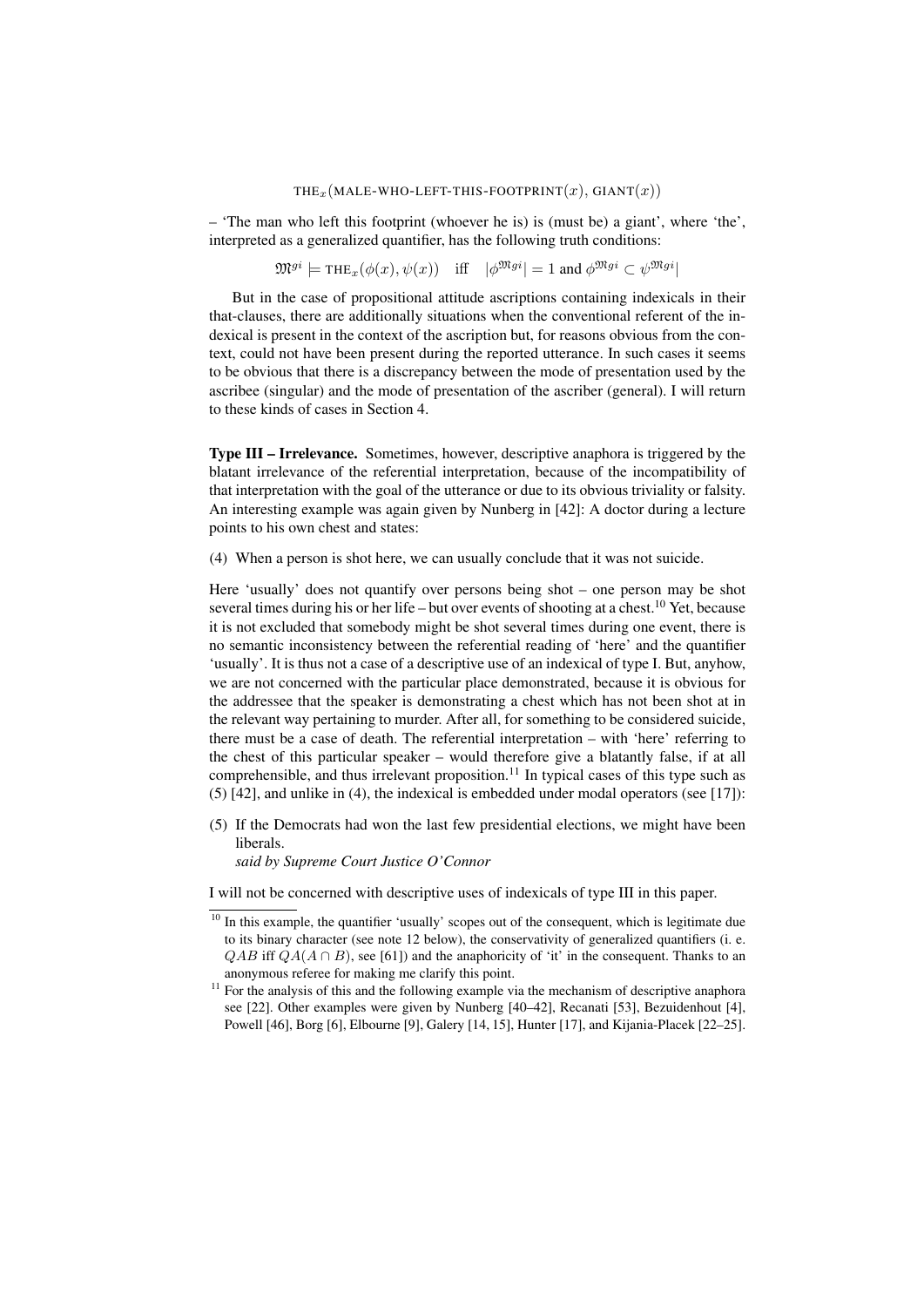# 3 The Double Role of Context

In the case of descriptive uses of indexicals, context plays a role both in suppressing the default referential reading of the indexical, as well as in constructing the relevant interpretation of an utterance.

#### 3.1 The suppressive role of context

In typical cases, descriptive anaphora is triggered by the use of quantifying words such as traditionally, always, or usually in contexts in which they quantify over the same kind of entities that the indexicals refer to. In such contexts the generality of the quantifiers clashes with the singularity of the default referential reading of indexicals. Whether there is a clash is, however, a pragmatic matter, as it depends on the domain of quantification of the quantifier, which for most adverbs of quantification is not given as part of the semantics of the word. If 'usually' quantified over periods of time or events – like in 'He usually spends his holidays in Rome' – there would be no conflict between 'usually' and 'he'.<sup>12</sup> Since in the case of descriptive uses of indexicals of type I it is the conflict between the generality of the quantifier and the singularity of the indexical which results in suppressing the referential reading of the indexical, both linguistic and extralinguistic context play a role here. The domain of quantification is dependent mainly on what is predicated of the objects quantified over (linguistic context) but in some cases relies as well on such extra-linguistic features of context as world knowledge.<sup>13</sup> For example in (2) – in contrast to 'He usually spends his holidays in Rome' – a relatively static property is attributed to the subject, a property which typically does not change with time, but changes from person to person. And it is the attribution of this property that is one of the factors that determines the domain of people as the domain of quantification in  $(2)$ , leading to the suppression of the referential interpretation of 'he' and thus to the descriptive interpretation of the pronoun.

In the case of descriptive uses of indexicals of type II, linguistic context only plays a negative role in excluding classically anaphoric interpretation when no linguistic antecedent is present and most of the suppressing work is dependent on extra-linguistic context. We know from the extralinguistic context if a suitable (i. e. complying with the linguistic meaning of an indexical) referent is available and if other requirements of potential basic interpretations (such as having a particular object in mind, for deferred interpretation) are fulfilled. Their nonfulfillment suppresses the referential interpretation. The triggering factors of the descriptive uses of indexicals of type III are solely dependent on the extra-linguistic context, as, by definition, a general interpretation is caused there by the pragmatic irrelevance of the (available) referential one.

<sup>&</sup>lt;sup>12</sup> Compare [33]. A binary structure is standardly postulated for adverbial quantification, regardless of its explicit structure. Thus 'He usually goes on holiday to Rome' would be analyzed as 'Usually, if he goes on holiday, he goes to Rome' (see [49, 32]).

 $13$  This last dependence is exemplified by the discussion of (3) in section 2.2.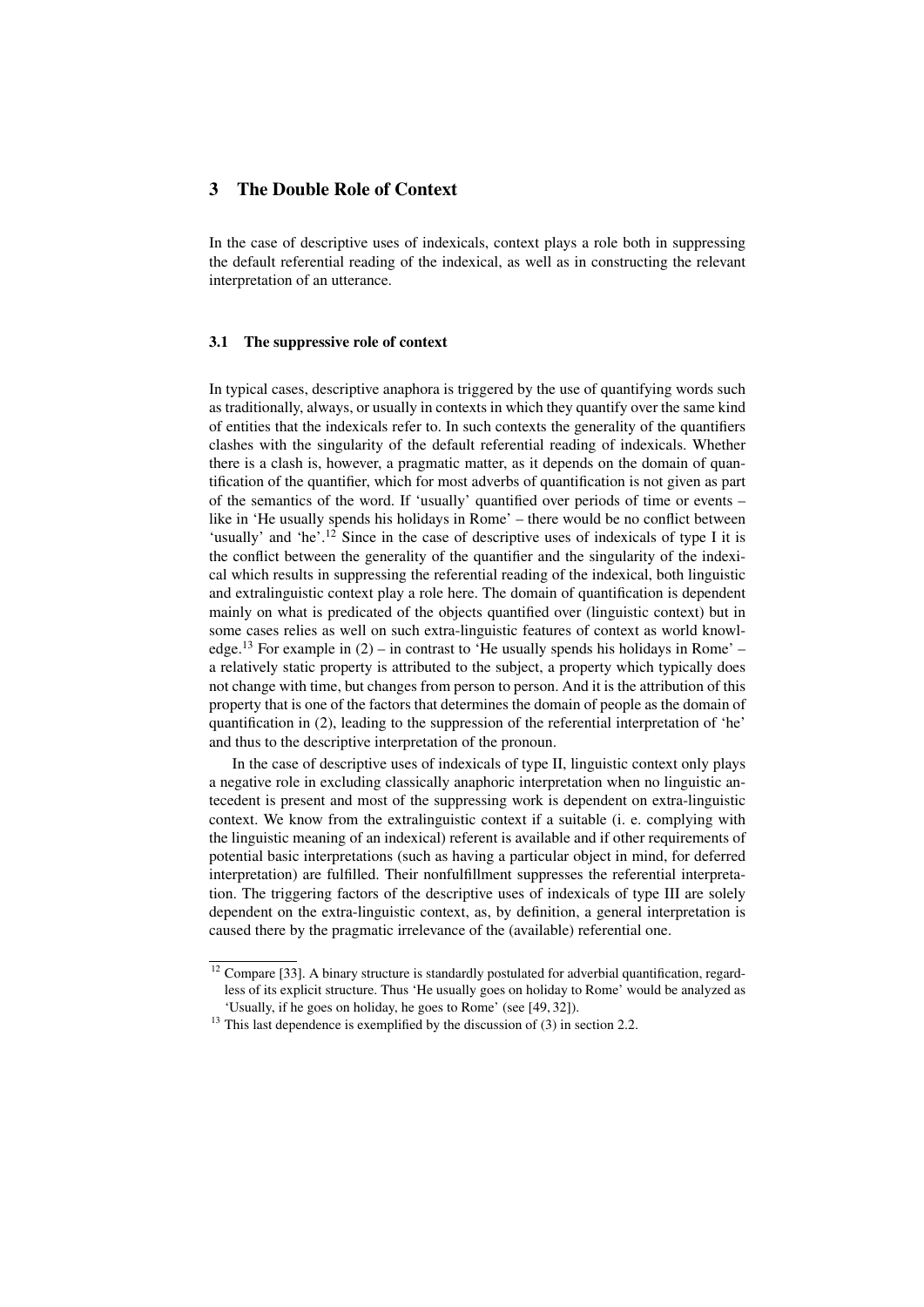#### 3.2 The constructive role of context

The extra-linguistic context figures prominently in the construction of the general interpretation of the indexical. In all cases it is the property salient in the context that is the propositional contribution of the indexical term.

But the relevance of the context does not end there. The structure of the general proposition expressed is provided by a binary quantifier and the quantifier is not always overt. Both linguistic and extra-linguistic context play a role in reconstructing covert quantifiers. In example (3), repeated from above,

#### (3) He must be a giant.

the sentence does not contain an overt quantifier which constrains the structure of the proposition expressed, but as with the use of bare plurals for the expression of a quantified sentence, we reconstruct a covert binary quantifier. It will usually be a universal quantifier or the definite description – but which quantifier in particular is the relevant one is a contextual matter and depends mainly on what is predicated of the objects quantified over (compare [7, 28]). An analogy with bare plurals can be illustrative here: 'Mice are mammals is interpreted by a universal quantifier, while 'Mice will come out of this hole if you wait long enough – by an existential quantifier. The same plural noun is here quantified universally or existentially, depending on what is predicated of mice.<sup>14</sup> In the case of (3) the type of the quantifier – the definite description – is dictated by the predicated properties of 'having left a footprint' (a property retrieved from the extra-linguistic context) and 'being a giant' (linguistic context), which typically are the properties of just one individual (world knowledge). As a result, the structure of the proposition expressed is the following:

## THE<sub>x</sub>(MALE-WHO-LEFT-THIS-FOOTPRINT(x), GIANT(x))

– 'The man who left this footprint is a giant.

On the other hand, indexicals interpreted descriptively seem to be semantically numberless in the sense that they do not provide a clue as to what kind of quantifier should be used in providing the structure of the general proposition.<sup>15</sup> In  $(3)$  it was a definite description, but in (6), another example of Nunberg's [42]:

(6) He is always the last one to know,

it would be the universal quantifier, even though in both the pronoun was the same.<sup>16</sup> The descriptive reading of (6) is triggered only if we interpret this utterance as a proverb

<sup>&</sup>lt;sup>14</sup> "the source of the existential quantifier is not the determiner of the NP, but rather what is being predicated of it at the time" ([7, p. 451]).

<sup>15</sup> On the semantical numberlessness of pronouns see [39].

<sup>&</sup>lt;sup>16</sup> An anonymous referee proposed an alternative analysis of  $(6)$  – 'In every extra marital affair situation/event x, the husband in x is the last to know' – where, according to the proposal, the indexical is analysed as a definite rather than a universal quantifier and suggested that it might be possible to analyse all of the descriptive uses of indexicals as definites. I agree that this analysis is possible for (6), but its adequacy comes from the dependence of the definite quantifier on the universal one. As a result, semantically we still quantify over all husbands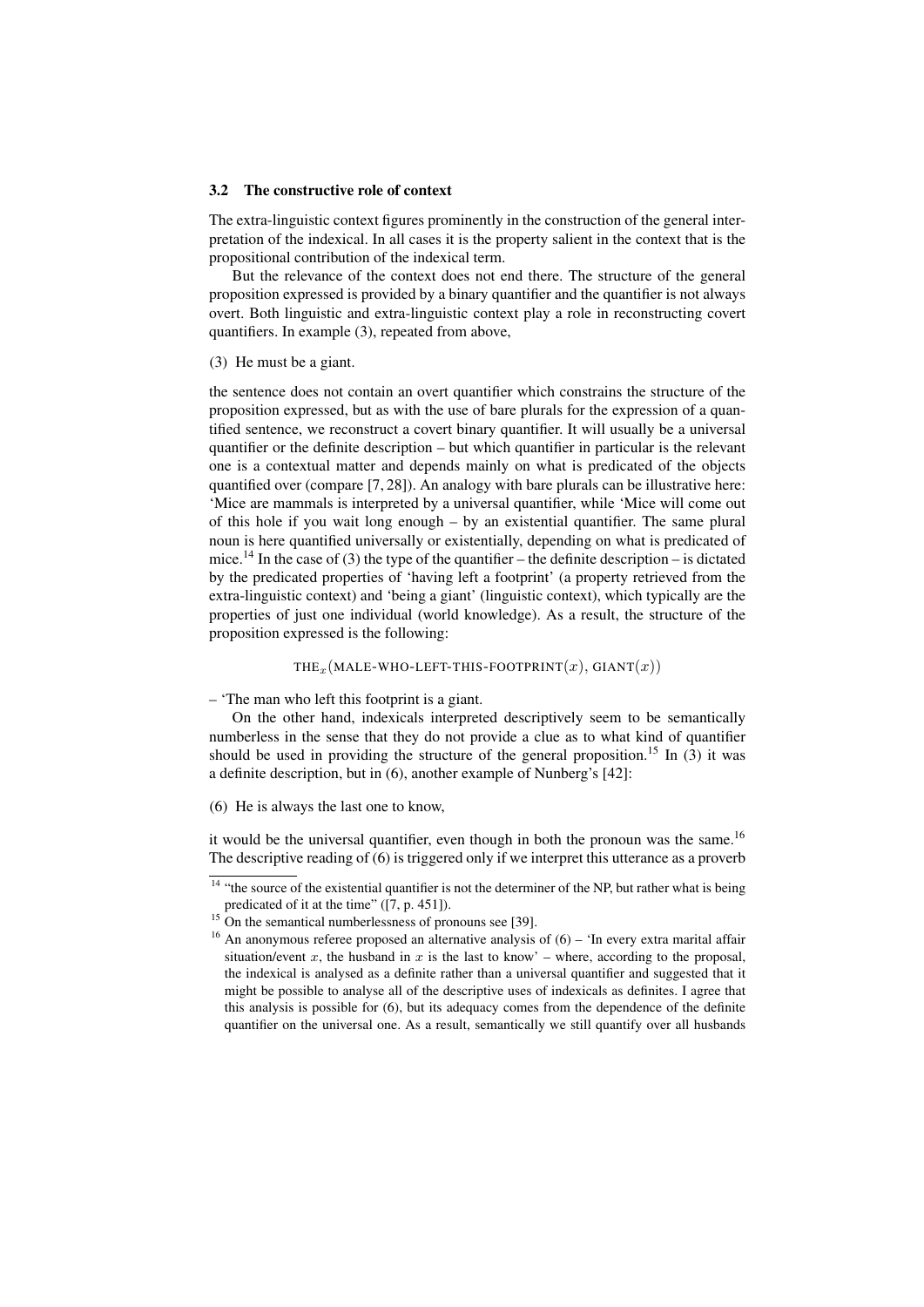– this is usually uttered in the out of earshot presence of the relevant husband – and thus it is the context of the proverb that triggers the universal interpretation 'Every husband is always the last one to know', where 'husband' is the property retrieved from the context via the mechanism of descriptive anaphora.<sup>17</sup> Since  $(6)$  may in exceptional situations be interpreted as concerning just the person demonstrated (not necessarily a husband), the fact that (6) is interpreted as a proverb is a purely contextual matter. The context of a proverb supplies the generality requirement, which makes the referential interpretation trivial.

I conclude that both linguistic and extra-linguistic context play crucial and quite specific roles in triggering, as well as in constructing, the descriptive interpretation of indexicals.

# 4 Propositional Attitudes

In most accounts of propositional attitude ascriptions it is assumed that attitude ascriptions that contain indexicals are *de re* ascriptions (see [57]), i. e. such that the mode of presentation of the referent of the indexical does not affect the truth conditions of the belief report and we are usually not told how the subject of the attitude thinks about the referent.<sup>18</sup> Thus in contrast to belief reports such as  $(7)$  ([10]):

(7) John believes that the winner will go to Hong Kong,

<sup>17</sup> Importantly, the quantifier 'always' quantifies here over events – affairs of the wives of the relevant husbands – and thus it does not give the structure to the whole proposition, but appears in the second argument of the quantifier:

> $EVERY_x(HUSBAND(x), ALWAYS_y(AFFAIR-OF-WIFE-OF(y, x)),$ LAST-ONE-TO-KNOW-OF $(x, y)$ )

– '(Every) husband is always the last one to know (about his wife's affair)'.

The truth conditions of both the quantifier 'every' as well as of the quantifier 'always' are those of a universal quantifier:

 $\mathfrak{M}^{gi} \models$  EVERY/ALWAYS<sub>x</sub>( $\phi(x), \psi(x)$ ) iff  $\phi^{\mathfrak{M}gi} \subset \psi^{\mathfrak{M}gi}$ .

For details of this construction as well as for the analysis of indexicals used in proverbs as descriptively used indexicals see [26].

<sup>18</sup> The notions used in the literature for describing the behavior of indexicals in attitude contexts include '*de re*', 'relational' ([50, 54]) or 'transparent' ([51, 54, 53]). In [54] Recanati argues that the *de re*/*de dicto* distinction should not be confused with the relational/notional distinction. I will not go into detail here, as they do not affect my argument. In [54] he also uses the terms transparent/opaque in a slightly different way, than in [53]. Again, these distinctions will not be relevant for the point I am going to make.

of unfaithful wives in all extra marital affairs. Since both 'always' and 'every' are universal quantifiers, the analysis proposed in this paper and the one proposed by the referee are equivalent. Nonetheless, the strategy of analysing all of the descriptive uses of indexicals as definites would not work for examples such as 'Today is always the biggest party day of the year', uttered on New Years Eve (adopted from Nunberg [43]), where we universally quantify over days that are New Years Eves.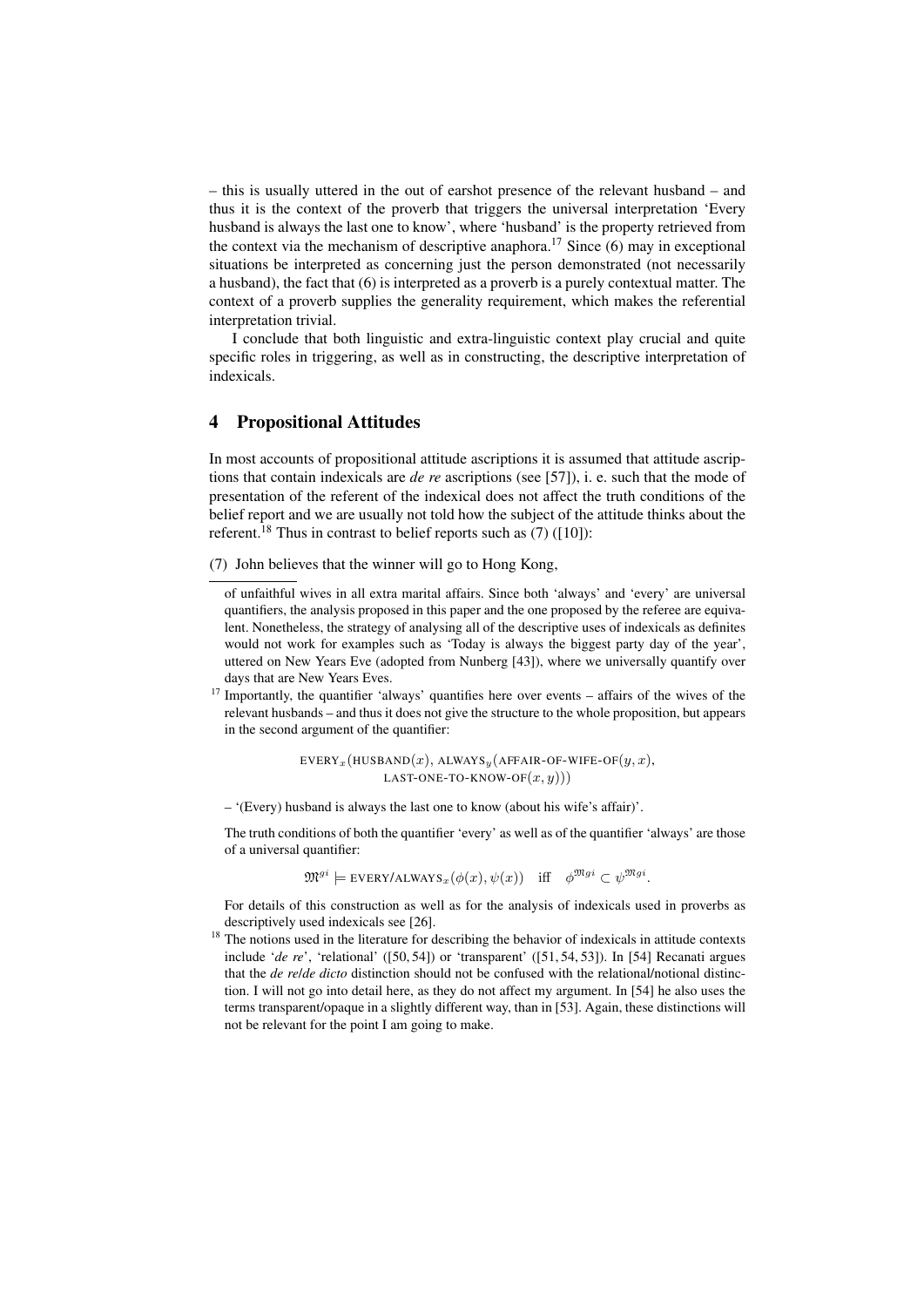which are ambiguous between the wide scope ('There is somebody who is the winner and of whom John believes that he will go to Hong Kong') and the narrow scope readings ('John believes that there is somebody who is the winner and who will go to Hong Kong'), $^{19}$  the sentence (8):

# (8) John believes that you will go to Hong Kong,

is supposed to have only one – *de re* – reading, the thesis of which can also be expressed by saying that indexicals always take the wide scope in the context of proposition attitude verbs or that indexicals are 'open to exportation' within the that-clause ([35]; compare [54]).

Because the exercised mode of presentation (the mode used by the reporter; see [53]) is referential due to the referentially of the indexical, there is an object the attitude is about, given by the context of the report. Since the believer is usually not a part of the context of the utterance of the report, according to Recanati [53] it seems that "there is no reason to suppose that the mode of presentation in question is also a constituent of the believer's thought" (p. 400). Yet, Recanati admits, the believer may be part of the context, as cases of self-ascriptions of belief testify, so we must leave room for transparent interpretations [in the sense of being about a particular and identified object] in which a specific mode of presentation – that supplied by the linguistic meaning of the indexical – is ascribed to the believer. Such readings would not, however, be general but they would contain the object referred to together with the mode of presentation of the object ([53]). Also Balaguer argues in [2] for the necessity of including the linguistic meaning of the indexical in the content of the reported belief in cases of what he calls the essential uses of indexicals, which are reminiscent of Prior's "Thanks goodness it's over" examples ([48]; see [44]). In [52] Recanati concedes, persuaded by Morgan [37], that indexicals also admit readings in which the ascribed mode of presentation is not the linguistic meaning of the indexical but some other mode of presentation of the referent – for example a visual mode of presentation – that is supplied by the context. All these cases remain non-general, however, because "even on the opaque reading of a belief sentence in which a singular term occurs, reference is made to some particular individual" ([54, p. 132]). Thus, from the fact that an indexical has been used in the that-clause of an attitude ascription we cannot infer that no mode of presentation of the referent is ascribed to the believer. But, Recanati maintains, we can infer that the ascribed mode of presentation is singular:

#### Singularity of the ascribed belief

An indexical within the that-clause of an attitude ascription indicates a singular mode of presentation of the referent in the ascribed belief.

The implied singularity allows for an explanation of the intuitions of Kripke concerning Sosa's example [59]:

<sup>&</sup>lt;sup>19</sup> According to Recanati [53] belief ascriptions that contain definite descriptions are in fact ambiguous in many-ways, but this complication will not be relevant for the case of indexicals, so I will ignore it here.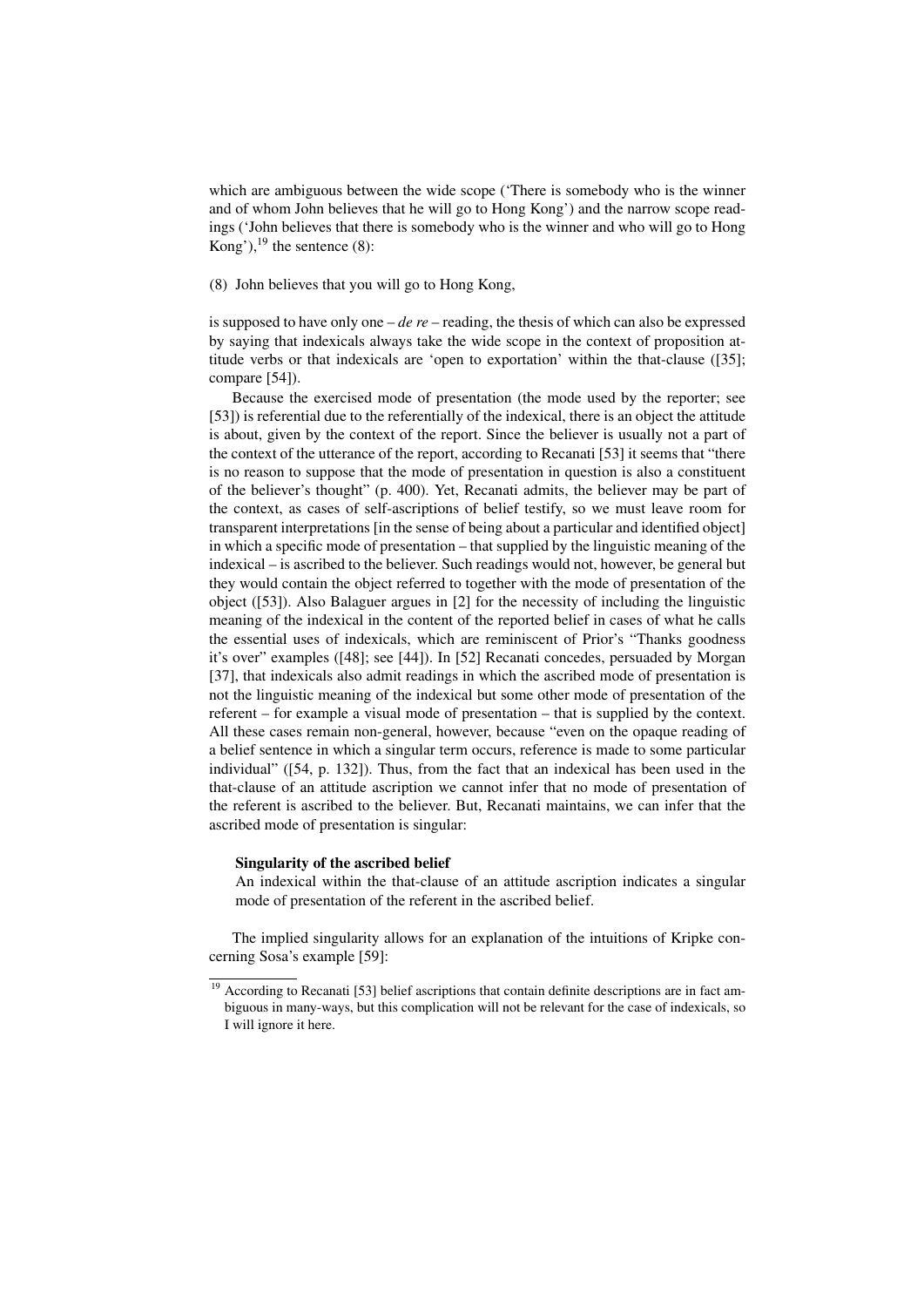"[A] spy and his accomplice see through a window how an investigator finds some incriminating evidence in the spy's footlocker. The accomplice could very naturally say 'He knows that you are a spy now. You must escape.' In fact, and so far as the accomplice knows, the investigator does not know the spy, and knows practically nothing about him: the footlocker had been searched only as part of a general investigation of the base. What the investigator knows is  $\ulcorner$  the owner of the footlocker is a spy<sup> $\neg$ </sup> " [59, p. 891].

Kripke, commenting on this example in [30], finds Sosa's intuitions pertaining to the appropriateness of the accomplice's remarks 'strange', since, according to Kripke "Sosa's accomplice obviously would not say, 'he knows that you are a spy now,' though he might say, 'watch out, they may soon find out that you are a spy, once they find out who owns the footlocker." [30, p. 340] Here I agree with Kripke against Sosa. What makes this report inappropriate is the implied singularity of the ascribed mode of presentation of the spy. 'He knows that you are a spy now' suggests that the investigator has a *de re* knowledge about the spy, while they only know *de dicto* that the owner of the footlocker is a spy. This has practical consequences. If it was only the reporter who saw the scene and reported it to the spy, the latter, assuming the police know of him (*de re*) that he is a spy might have undertaken a decision of immediate and risky flight in a situation, which in fact left some (minimal) time for preparation. Such a result might, of course, be intended by the reporter.<sup>20</sup> Paraphrasing Richard we might put it as follows: "an ascription is true provided [it] ascribes belief in a proposition which is believed and the ascription doesn't imply anything false about what pictures are held by the believer" [57, p. 446].<sup>21</sup>

While Sosa's case is misleading, which means at least that it allows for a singular interpretation of the ascribed belief, $\frac{2}{3}$  there are situations in which it is obvious from the

<sup>&</sup>lt;sup>20</sup> Examples of intentional alteration of expressions used in the report and the consequences thereof were discussed by Bonomi [5], Aloni [1] and King [27]; see note 22.

<sup>&</sup>lt;sup>21</sup> This is a citation from Richard, but the paraphrasing aspect stems from the fact that I do not explain the technical meaning Richard assigns to the notion of a 'picture' in his theory and instead I intend the notion to be understood in a non-technical, common-sense way.

<sup>&</sup>lt;sup>22</sup> A similar example was given by King in [27]: "Suppose Glenn believes all politicians are corrupt. [...] Glenn has never met or heard of Bob [the mayor of San Diego]. [...] Glenn's boss is throwing a party as a fundraiser for a charity. [. . . ] [He] tells Glenn and the other employees to look over the guest list, which includes Bob, and tell him if anyone corrupt is on it. The boss is adamant that should anyone fail to tell him about someone they believe to be corrupt, they will be fired. Glenn and the others look over the list and no one says anything. Alan, a conniving coworker of Glenn's who is always trying to get Glenn in trouble and who knows both Glenn's views on politicians and Bob's profession, says to Glenn's boss at the party pointing at Bob: 'I am surprised Glenn didn't say anything: Glenn believes he is corrupt.' This seems false in the new context, as would 'There is someone at this party Glenn believes to be corrupt' or any other such *de re* ascription concerning Bob to the effect that Glenn believes him to be corrupt." But the important difference between both this and Sosa'a examples and the example that follows  $- (1) -$  is that unlike in  $(1)$ , the hearer may interpret the reporter as ascribing a *de re* believe about the relevant subject to the believer. The inappropriateness of the remark relies upon this possibility and in King's example it even constitutes the intended outcome. Since referential interpretation is available and relevant, descriptive interpretation is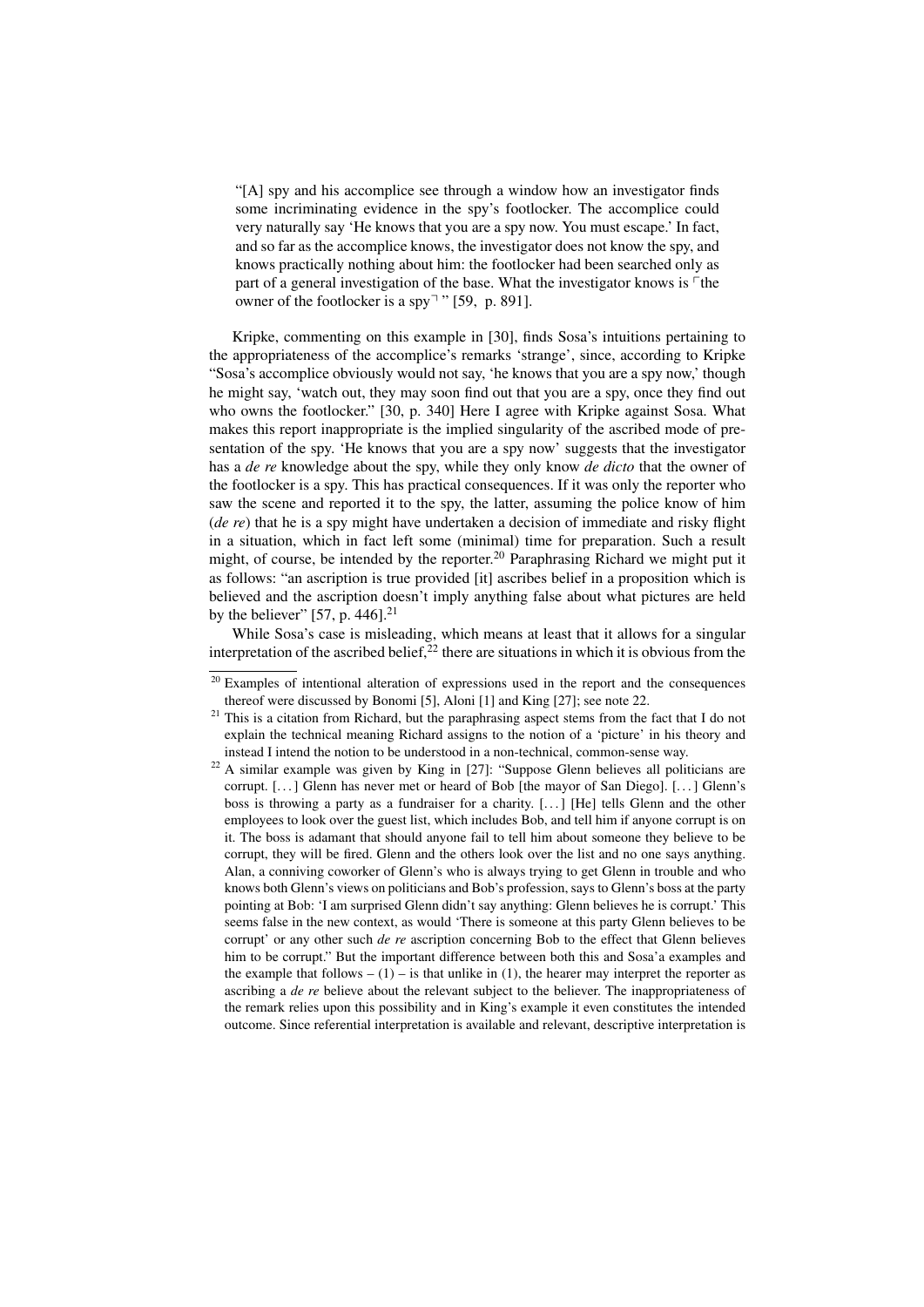context that the reported belief could not have been a singular one. In such cases it seems that the indexical used in the that-cause is just exercised but not attributed, contrary to Recanati's thesis of the singularity of the ascribed belief. This would happen when the referent of the indexical is present in the context of the ascription but, for reasons obvious from the context, could not have been present during the reported utterance. Example (1), repeated here, is a case in point:

(1) The Founders invested me with the sole responsibility for appointing Supreme Court justices.

*uttered by George H. W. Bush in 1992*

In this case it is obvious that the Founders could not have had *de re* thoughts about George H. W. Bush and the hearer, if aware of the fact, does not interpret the president as claiming so much. Additionally, the hearer is able to reconstruct the reported general belief by relying on the mechanism of descriptive anaphora.

On the descriptive anaphora interpretation, George H. W. Bush (the person, not the name) is the extra-linguistic antecedent of this token of 'he' and points to his silent property of 'being the president of the United States' ('US-president' for short). The quantifier that gives the structure to this general proposition is the binary universal quantifier and the property obtained from the context serves as its context set. As a result, we obtain the following structure of the original declaration (RASCJ is short for 'having been given the responsibility for appointing Supreme Court justices'):

EVERY<sub>x</sub>(US-PRESIDENT(x), RASCJ(x))

– 'Every president of the United States has been given the responsibility for appointing Supreme Court justices', which seems to be the intended interpretation of the reported belief.

Another example is the following (see [42]):

(9) According to all the textbooks, you often get in trouble with that move. *uttered by a chess teacher giving an introductory lesson to a student who has just played 4. N x P . . .*

The authors of textbooks are unlikely to know the present player and have *de re* attitudes towards him, not to mention this particular move of his. (9) contains an indexical 'you' and a demonstrative 'that move'; both receive descriptive interpretation.<sup>23</sup> 'Often' is a quantifier that in this context quantifies over events of type  $X$  (4. N  $X$  P  $\dots$ ) and the property delineating the type is supplied via descriptive anaphora by this particular move. This property serves as the context set for 'often', while the property of 'being a player who has played a move of type  $X(4, N \times P ...)$ , supplied by the referent of 'you', serves as the context set for the covert quantifier 'the', dependent on 'often':

thus not triggered in Sosa's and King's examples (and they were not intended as descriptive by these authors).

<sup>&</sup>lt;sup>23</sup> For reasons why 'that move' in this example should not be interpreted as deferred reference to a kind and for details of the analysis see [22].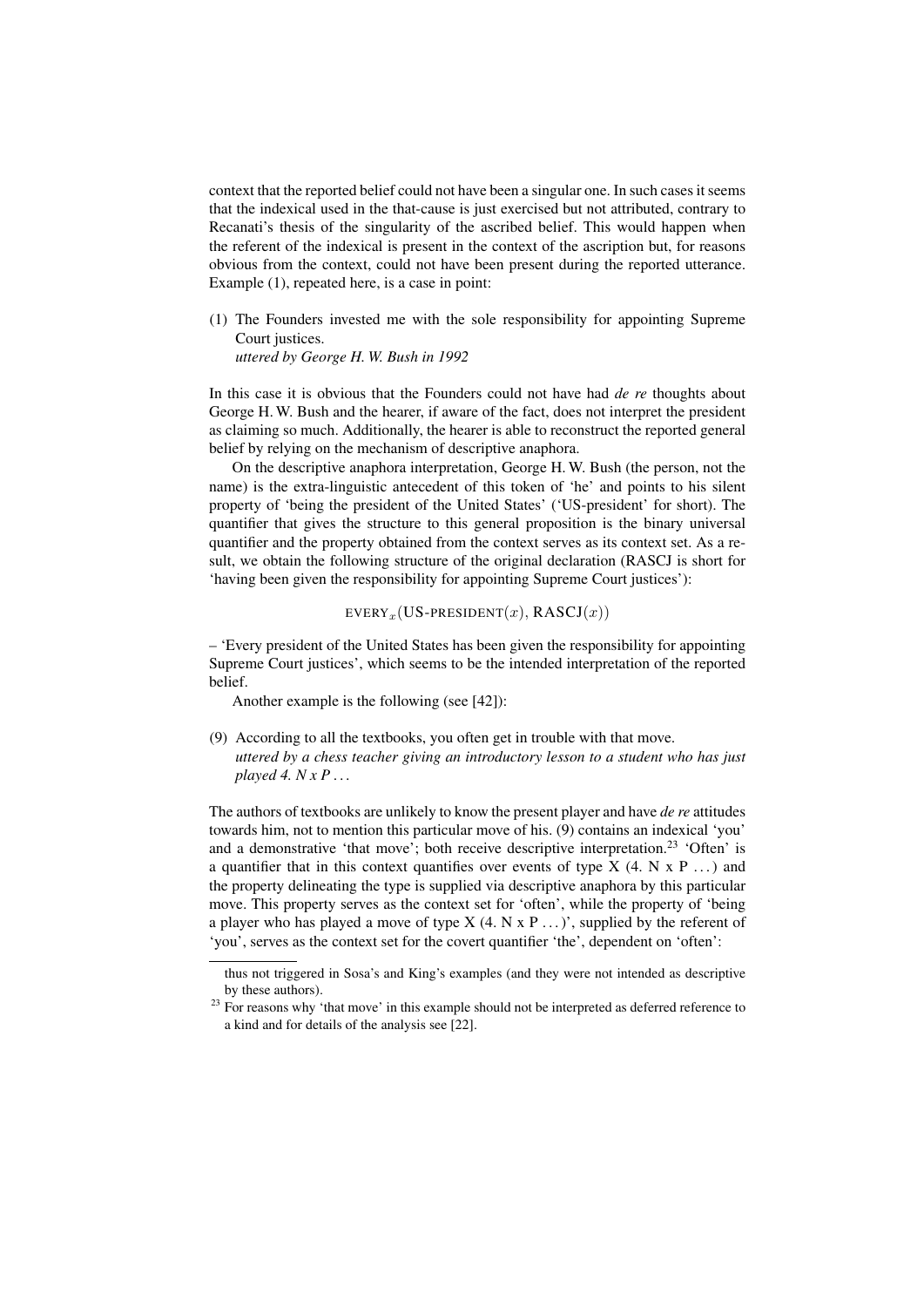OFTEN<sub>x</sub> (CHESS-MOVE-OF-TYPE- $X(x)$ , THE<sub>y</sub> (PERSON-WHO-MAKES $(y, x)$ ), GET-IN-TROUBLE-WITH $(y, x)$ ),

– 'The person who makes a move of type  $X(4. N \times P ...)$  often gets in trouble with that move'. This captures the reported belief.<sup>24</sup>

The unavailability of the referent in the context, which is a characteristic trigger for the descriptive use of indexicals of type II, may thus be the result of the physical absence of a suitable referent in the context of utterance,  $^{25}$  or – as it is the case in some attitude ascriptions – may come about due to the impossibility of the presence of the referent of the expression used in the report in the context of the reported belief. Crucially, for the mechanism of descriptive anaphora to work, it is required that the referent of the indexical in question exemplified, or was taken to exemplify,  $2<sup>6</sup>$  the property that is essential for the reported belief.

# 5 Conclusion

I hope to have shown that, contrary to the prevailing view, the use of an indexical in attitude ascription does not guarantee the singularity of the ascribed mode of presentation of the relevant object. Additionally, the indexical plays a double role in some cases – the referential role in the exercised mode and the descriptive role in the ascribed mode. In such cases it is possible to reconstruct the reported belief via the mechanism of descriptive anaphora that, I claim, is operative in all cases of descriptive uses of indexicals.

Acknowledgements. This work has been partly supported by the (Polish) National Science Centre 2013/09/B/HS1/02013 grant. I would like to thank my three anonymous referees for their comments which have helped me to improve this paper.

# References

- 1. Aloni, M.: A formal treatment of the pragmatics of questions and attitudes. Linguistics and Philosophy 28(5), 505–539 (2005)
- 2. Balaguer, M.: Indexical propositions and de re belief ascriptions. Synthese 146(3), 325–355 (2005)
- 3. Barwise, J., Cooper, R.: Generalized quantifiers and natural language. Linguistics and Philosophy 4, 159–219 (1981)
- 4. Bezuidenhout, A.: Pragmatics, semantic underdetermination and the referential/attributive distinction. Mind 106, 375–409 (1997)
- 5. Bonomi, A.: Transparency and specificity in intensional contexts. In: P. Leonardi, M.S. (ed.) On Quine. New Essays, pp. 164–185. Cambridge University Press, Cambridge, MA (1995)

 $24$  Other examples of this kind were given by Recanati [53], and Bezuidenhout [4].

 $25$  Deferred and (classically) anaphoric interpretations must be excluded as well, see section 2.2. <sup>26</sup> For a discussion of the weakening of the requirements of the factivity of the relevant property see [22].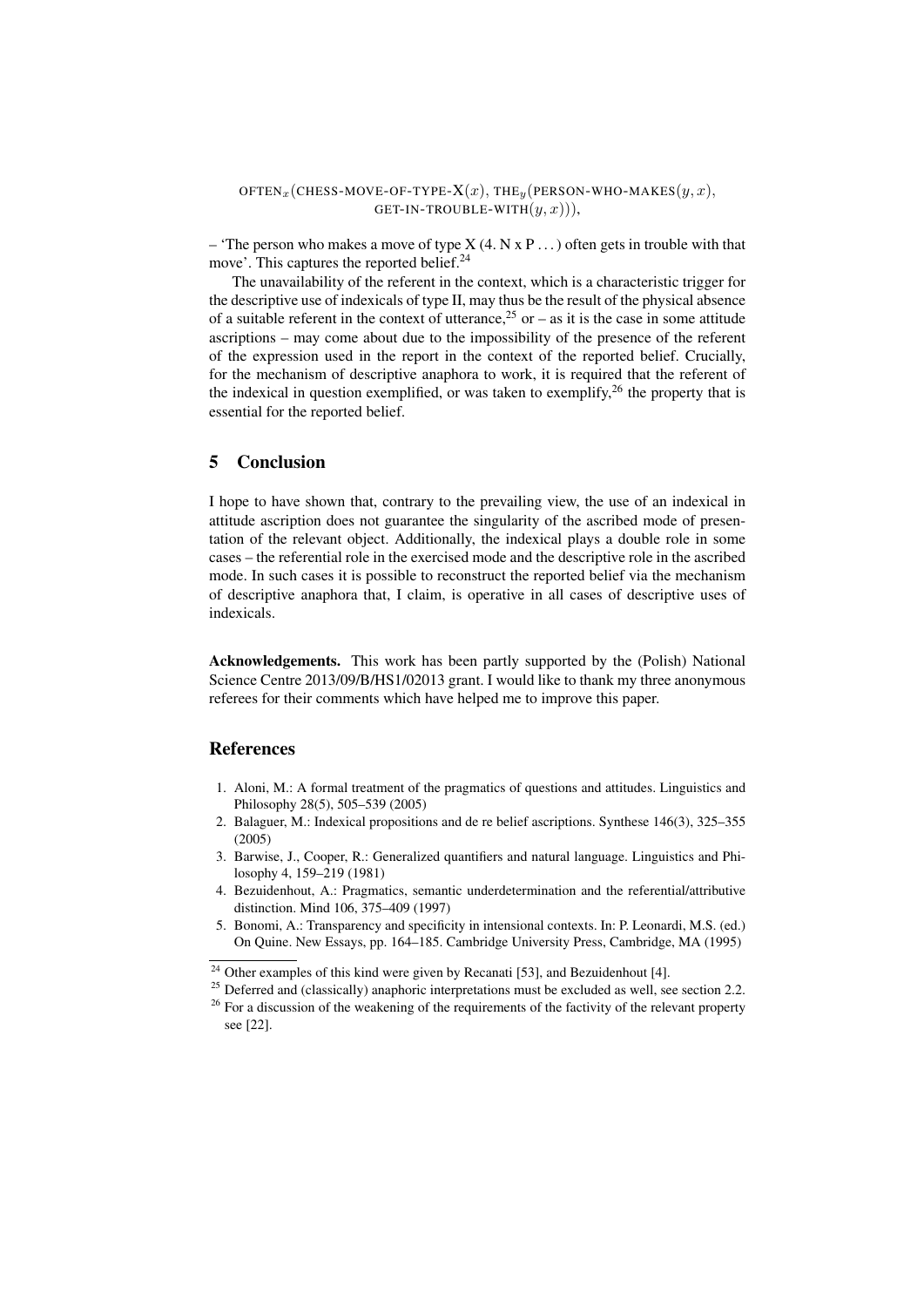- 6. Borg, E.: Pointing at Jack, talking about Jill: Understanding deferred uses of demonstratives and pronouns. Mind and Language 17, 489–512 (2002)
- 7. Carlson, G.N.: A unified analysis of the English bare plural. Linguistics and Philosophy 1, 413–456 (1977)
- 8. Elbourne, P.: Situations and Individuals. MIT Press, Cambridge, MA (2005)
- 9. Elbourne, P.: Demonstratives as individual concepts. Linguistics and Philosophy 31, 409–466 (2008)
- 10. Fauconnier, G.: Mental Spaces. The MIT Press, Cambridge, Massachusetts (1985)
- 11. Frege, G.: Über Sinn und Bedeutung. Zeitschrift für Philosophie und Philosophische Kritik 100, 25–50 (1892)
- 12. Frege, G.: Logik (1897), unpublished (transl. in H. Hermes, F. Kambartel, F. Kaulbach (Eds.), Posthumous Writings (pp. 126151), 1979. Chicago, University of Chicago Press)
- 13. Frege, G.: Der Gedanke. Beitrage zur Philosophie des deutschen Idealismus I, 58–77 (1918) ¨
- 14. Galery, T.N.: Singular content and deferred uses of indexicals. UCL Working Papers in Linguistics 20, 157–201 (2008)
- 15. Galery, T.N.: Descriptive Pronouns Revisited. The Semantics and Pragmatics of Identification Based Descriptive Interpretations. Ph.D. thesis, University College London (2012)
- 16. Hunter, J.: Structured contexts and anaphoric dependencies. Philosophical Studies 168, 35– 58 (2014)
- 17. Hunter, J.: Presuppositional Indexicals. Ph.D. thesis, The University of Texas at Austin (2010)
- 18. Kaplan, D.: Quantifying in. Synthese 19, 178–214 (1968)
- 19. Kijania-Placek, K.: Descriptive indexicals and the referential/attributive distinction. In: Peliš, M. (ed.) Logica Yearbook 2009, pp. 121–130. College Publications (2010)
- 20. Kijania-Placek, K.: He is usually an italian, but *he* isn't. Organon F 3, 226–234 (2011)
- 21. Kijania-Placek, K.: Deferred reference and descriptive indexicals. Mixed cases. In: Stalmaszczyk, P. (ed.) Philosophical and Formal Approaches to Linguistic Analysis, pp. 241–261. Ontos Verlag, Frankfurt (2012)
- 22. Kijania-Placek, K.: Pochwała okazjonalności. Analiza deskryptywnych użyć wyrażeń okazjonalnych [Praise of indexicality. An analysis of descriptive uses of indexicals; in Polish]. Semper, Warsaw (2012)
- 23. Kijania-Placek, K.: Situation semantics, time and descriptive indexicals. In: Stalmaszczyk, P. (ed.) Semantics and Beyond. Philosophical and Linguistic Inquiries, pp. 127–148. Walter De Gruyter (2014)
- 24. Kijania-Placek, K.: Descriptive indexicals and epistemic modality, forthcoming in Topoi
- 25. Kijania-Placek, K.: Descriptive indexicals, deferred reference, and anaphora, under review
- 26. Kijania-Placek, K.: Indexicals and names in proverbs, in preparation
- 27. King, J.: Singular thought, Russellianism and mental files, forthcoming
- 28. Kratzer, A.: Stage-level and individual-level predicates. In: Carlson, G., Pelletier, F.J. (eds.) The Generic Book, pp. 125–175. Chicago University Press, Chicago (1995)
- 29. Kripke, S.A.: Frege's theory of sense and reference: Some exegetical notes. Theoria 74, 181–218 (2008)
- 30. Kripke, S.A.: Unrestricted exportation and some morals for the philosophy. In: Philosophy Troubles, pp. 322–350. Oxford University Press, Oxford (2011)
- 31. Larson, R.: The grammar of intensionality. In: Logical Form and Language, pp. 228–262. Clarendon Press, Oxford (2002)
- 32. Lewis, D.: Adverbs of quantification. In: Keenan, E. (ed.) Formal Semantics of Natural Language, pp. 3–15. Cambridge University Press, Cambridge, MA (1975)
- 33. Lewis, D.: On the Plurality of Worlds. Blackwell, Oxford (1986)
- 34. Loar, B.: The semantics of singular terms. Philosophical Studies 30, 353–377 (1976)